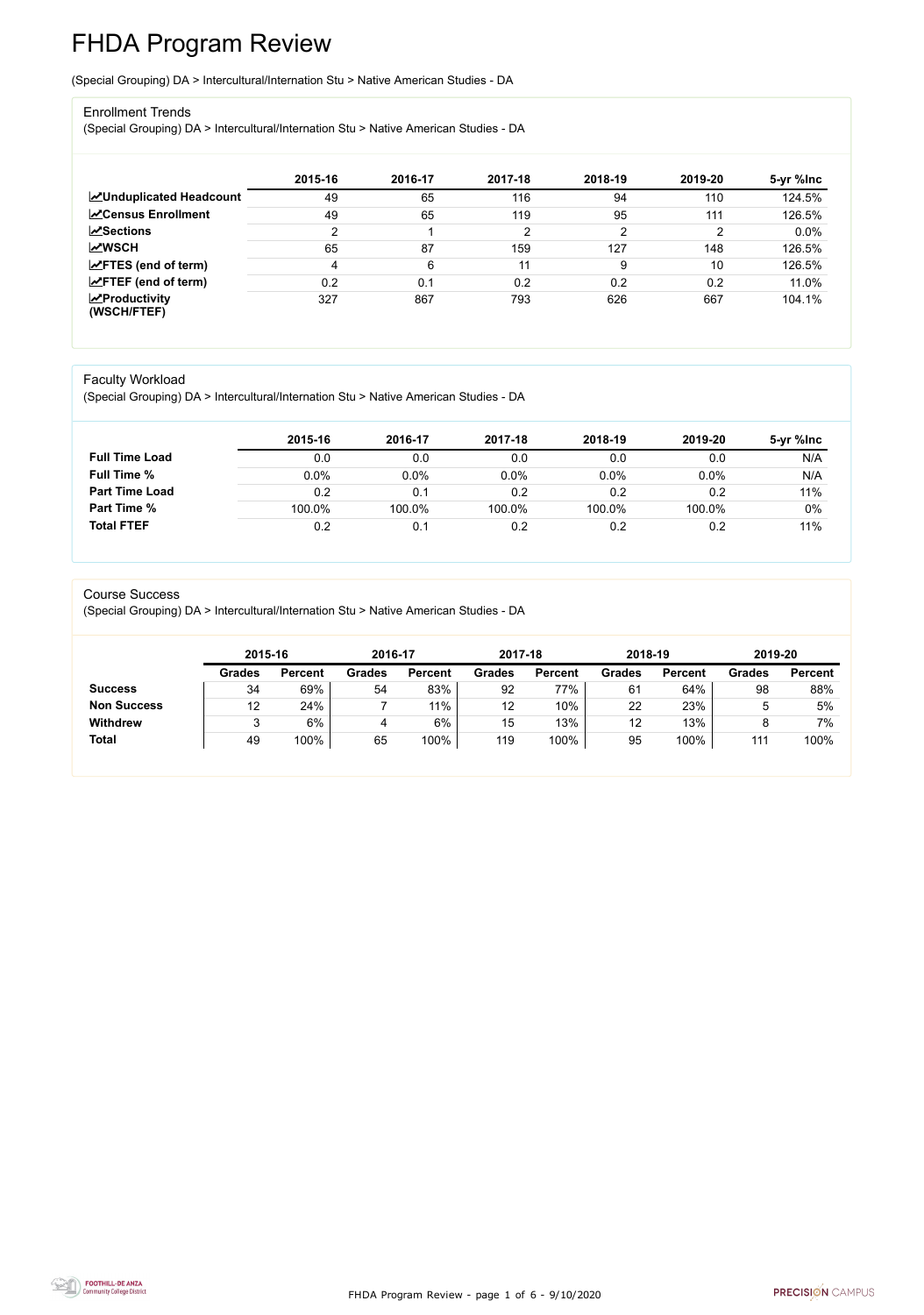FHDA Program Review - page 2 of 6 - 9/10/2020



### Course Success for African American, Latinx, and Filipinx Students

### Course Success for Asian, Native American, Pacific Islander, White, and Decline to State Students

|                    | 2015-16       |                | 2016-17       |                | 2017-18       |                | 2018-19       |                | 2019-20       |                |
|--------------------|---------------|----------------|---------------|----------------|---------------|----------------|---------------|----------------|---------------|----------------|
|                    | <b>Grades</b> | <b>Percent</b> | <b>Grades</b> | <b>Percent</b> | <b>Grades</b> | <b>Percent</b> | <b>Grades</b> | <b>Percent</b> | <b>Grades</b> | <b>Percent</b> |
| <b>Success</b>     |               | 58%            |               | 77%            | 31            | 66%            | 28            | 62%            | 25            | 71%            |
| <b>Non Success</b> |               | 37%            | ື             | 14%            | 10            | 21%            | 11            | 24%            |               | 11%            |
| <b>Withdrew</b>    |               | 5%             |               | 9%             | 6             | 13%            |               | 13%            |               | 17%            |
| <b>Total</b>       | 19            | 100%           | 22            | 100%           | 47            | 100%           | 45            | 100%           | 35            | 100%           |

|                    | 2015-16       |                | 2016-17       |                | 2017-18       |                | 2018-19       |                | 2019-20       |                |
|--------------------|---------------|----------------|---------------|----------------|---------------|----------------|---------------|----------------|---------------|----------------|
|                    | <b>Grades</b> | <b>Percent</b> | <b>Grades</b> | <b>Percent</b> | <b>Grades</b> | <b>Percent</b> | <b>Grades</b> | <b>Percent</b> | <b>Grades</b> | <b>Percent</b> |
| <b>Success</b>     | 23            | 77%            | 37            | 86%            | 61            | 85%            | 33            | 66%            | 73            | 96%            |
| <b>Non Success</b> | 5             | 17%            | 4             | 9%             |               | 3%             | 11            | 22%            |               | $1\%$          |
| <b>Withdrew</b>    |               | 7%             |               | 5%             |               | 13%            | 6             | 12%            |               | 3%             |
| <b>Total</b>       | 30            | 100%           | 43            | 100%           | 72            | 100%           | 50            | 100%           | 76            | 100%           |
|                    |               |                |               |                |               |                |               |                |               |                |

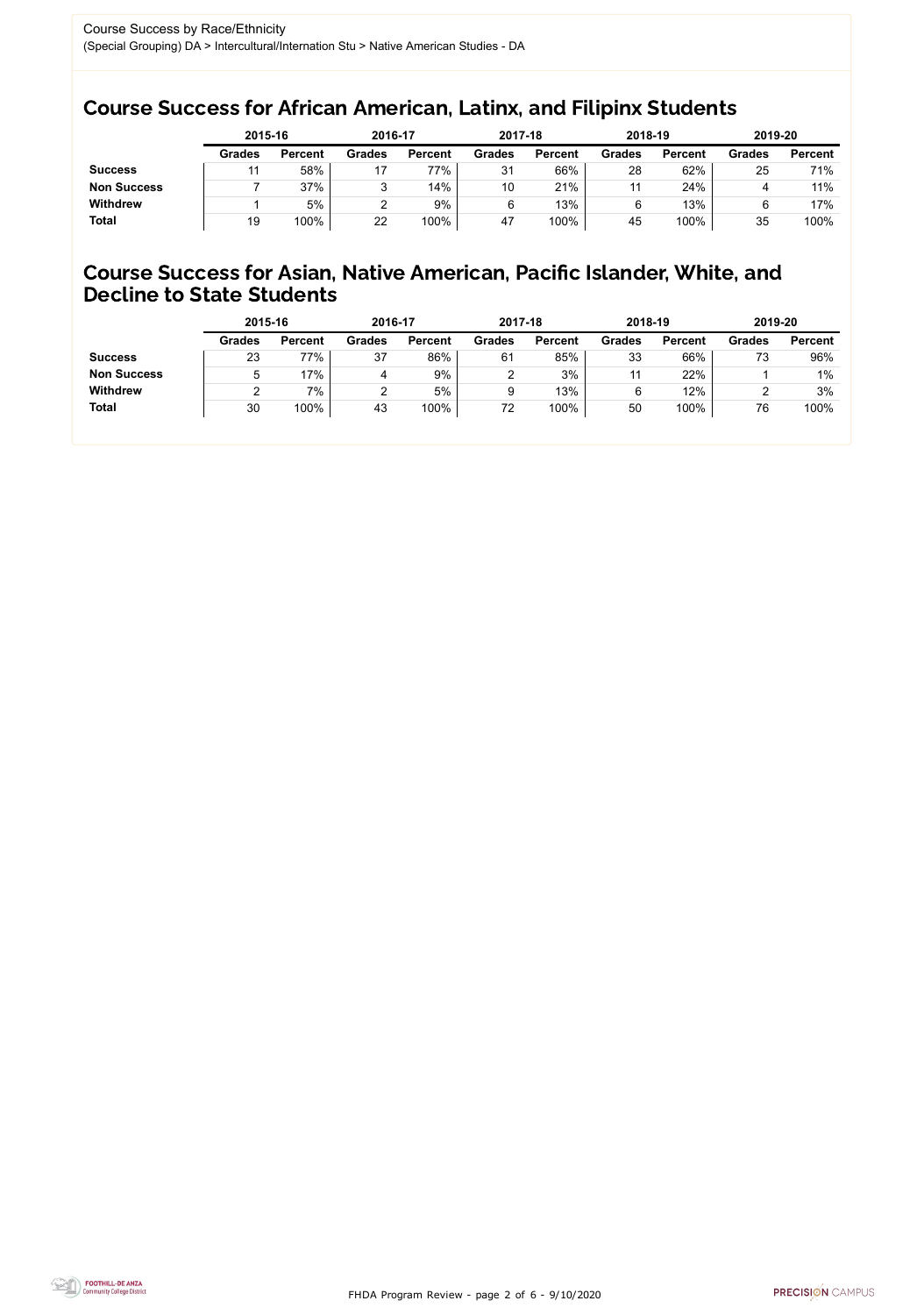

Some courses may continue to be listed but no longer have data due to renumbering or because the course was not offered in the past five years.



### by Gender

|                     |     | 2015-16        |     | 2016-17        |     | 2017-18        | 2018-19 |                | 2019-20 |                |
|---------------------|-----|----------------|-----|----------------|-----|----------------|---------|----------------|---------|----------------|
|                     | Enr | <b>Percent</b> | Enr | <b>Percent</b> | Enr | <b>Percent</b> | Enr     | <b>Percent</b> | Enr     | <b>Percent</b> |
| <b>Female</b>       | 29  | 59%            | 37  | 57%            | 77  | 65%            | 58      | 61%            | 59      | 53%            |
| <b>Male</b>         | 20  | 41%            | 27  | 42%            | 42  | 35%            | 36      | 38%            | 49      | 44%            |
| <b>Not Reported</b> |     | $0\%$          |     | 2%             |     | $0\%$          |         | $1\%$          |         | 3%             |
| <b>Total</b>        | 49  | 100%           | 65  | 100%           | 119 | 100%           | 95      | 100%           | 111     | 100%           |

## by Ethnicity

|                         | 2015-16        |                |     | 2016-17        |                | 2017-18        |                | 2018-19        |     | 2019-20        |
|-------------------------|----------------|----------------|-----|----------------|----------------|----------------|----------------|----------------|-----|----------------|
|                         | Enr            | <b>Percent</b> | Enr | <b>Percent</b> | Enr            | <b>Percent</b> | Enr            | <b>Percent</b> | Enr | <b>Percent</b> |
| <b>African American</b> | 3              | 6%             | 0   | $0\%$          | $\overline{2}$ | 2%             | 8              | 8%             | 3   | 3%             |
| <b>Asian</b>            |                | 14%            | 27  | 42%            | 49             | 41%            | 25             | 26%            | 59  | 53%            |
| <b>Filipinx</b>         |                | 2%             | 5   | 8%             | 9              | 8%             | 10             | 11%            | 6   | 5%             |
| Latinx                  | 15             | 31%            | 17  | 26%            | 36             | 30%            | 27             | 28%            | 26  | 23%            |
| <b>Native American</b>  | $\overline{2}$ | 4%             |     | 2%             | $\mathbf 0$    | $0\%$          | 3              | 3%             | 0   | $0\%$          |
| <b>Pacific Islander</b> |                | 2%             | 0   | 0%             | $\overline{2}$ | 2%             | 0              | $0\%$          | 3   | 3%             |
| <b>White</b>            | 20             | 41%            | 12  | 18%            | 20             | 17%            | 20             | 21%            | 13  | 12%            |
| <b>Decline to State</b> | 0              | $0\%$          | 3   | 5%             |                | $1\%$          | $\overline{2}$ | 2%             |     | $1\%$          |
| <b>Total</b>            | 49             | 100%           | 65  | 100%           | 119            | 100%           | 95             | 100%           | 111 | 100%           |

## by Age

|              | 2015-16 |                |     | 2016-17        |     | 2017-18        |        | 2018-19        | 2019-20 |                |
|--------------|---------|----------------|-----|----------------|-----|----------------|--------|----------------|---------|----------------|
|              | Enr     | <b>Percent</b> | Enr | <b>Percent</b> | Enr | <b>Percent</b> | Enr    | <b>Percent</b> | Enr     | <b>Percent</b> |
| 19 or less   |         | 14%            | 23  | 35%            | 24  | 20%            | 16     | 17%            | 30      | 27%            |
| $20 - 24$    | 22      | 45%            | 24  | 37%            | 64  | 54%            | 44     | 46%            | 51      | 46%            |
| 25-39        | 15      | 31%            | 15  | 23%            | 26  | 22%            | 32     | 34%            | 25      | 23%            |
| $40 +$       |         | 10%            |     | 5%             | 5   | 4%             | 2<br>J | 3%             | ხ       | 5%             |
| <b>Total</b> | 49      | 100%           | 65  | 100%           | 119 | 100%           | 95     | 100%           | 111     | 100%           |

### by Education Level

|                           | 2015-16 |                |     | 2016-17        |     | 2017-18        |     | 2018-19        | 2019-20 |                |
|---------------------------|---------|----------------|-----|----------------|-----|----------------|-----|----------------|---------|----------------|
|                           | Enr     | <b>Percent</b> | Enr | <b>Percent</b> | Enr | <b>Percent</b> | Enr | <b>Percent</b> | Enr     | <b>Percent</b> |
| <b>Bachelor or higher</b> | υ       | $0\%$          | ◠   | 3%             | ◠   | 2%             |     | 3%             |         | 5%             |
| <b>Associate</b>          |         | 2%             | 4   | 6%             | າ   | 3%             |     | 1%             | b       | 5%             |
| <b>HS/Equivalent</b>      | 47      | 96%            | 56  | 86%            | 104 | 87%            | 86  | 91%            | 99      | 89%            |
| <b>All Other</b>          |         | $2\%$          | 3   | 5%             | 10  | 8%             |     | 5%             |         | 2%             |
| <b>Total</b>              | 49      | 100%           | 65  | 100%           | 119 | 100%           | 95  | 100%           | 111     | 100%           |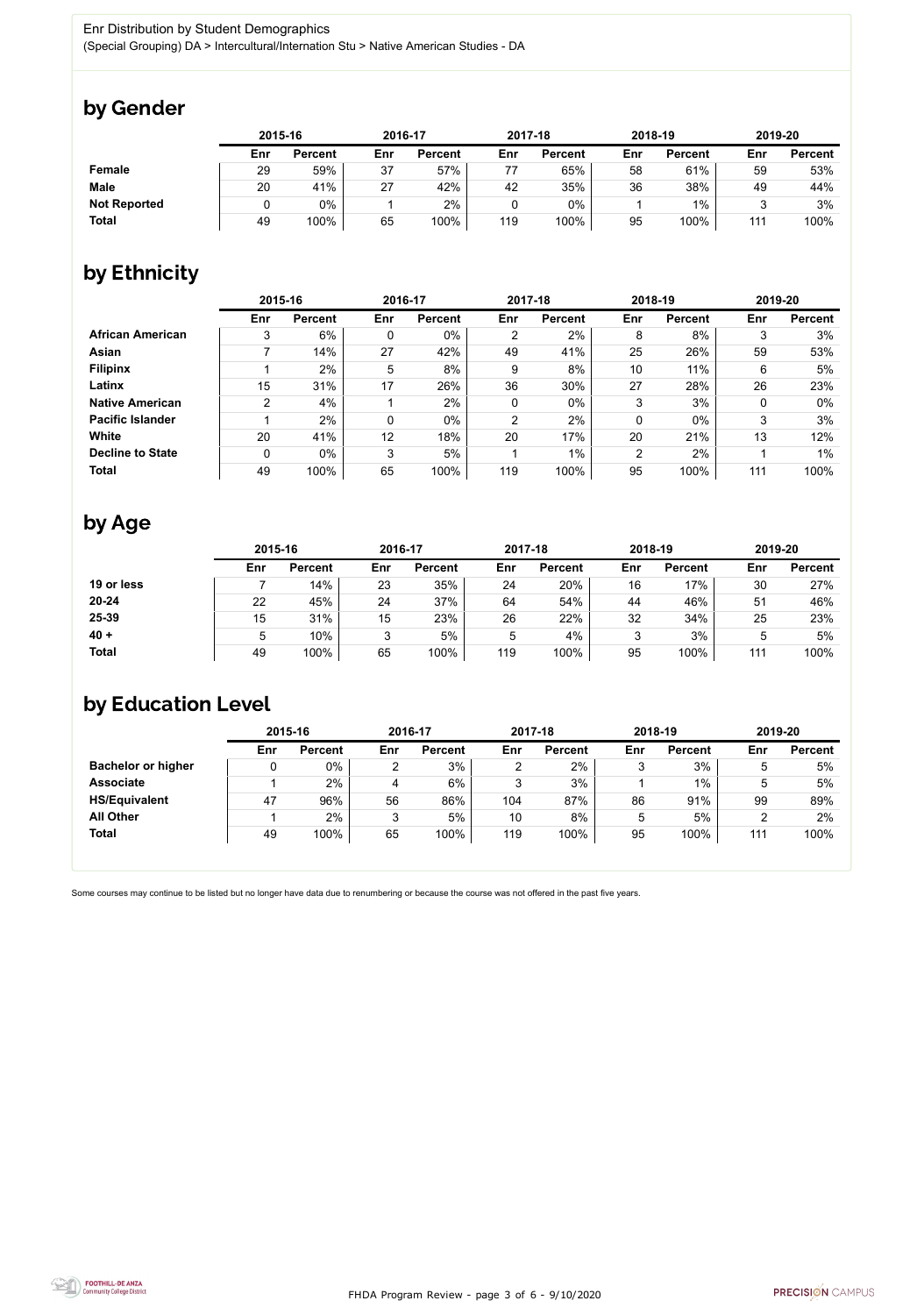FHDA Program Review - page 4 of 6 - 9/10/2020



#### Success Rates by Gender (Special Grouping) DA > Intercultural/Internation Stu > Native American Studies - DA

|                     | 2019-20       |                                      |               |                |               |                |               |                |  |  |  |  |  |
|---------------------|---------------|--------------------------------------|---------------|----------------|---------------|----------------|---------------|----------------|--|--|--|--|--|
|                     |               | <b>Non Success</b><br><b>Success</b> |               |                |               |                | <b>Total</b>  |                |  |  |  |  |  |
|                     | <b>Grades</b> | <b>Percent</b>                       | <b>Grades</b> | <b>Percent</b> | <b>Grades</b> | <b>Percent</b> | <b>Grades</b> | <b>Percent</b> |  |  |  |  |  |
| Female              | 51            | 86%                                  |               | 7%             | 4             | 7%             | 59            | 100%           |  |  |  |  |  |
| <b>Male</b>         | 44            | 90%                                  |               | $2\%$          | 4             | 8%             | 49            | 100%           |  |  |  |  |  |
| <b>Not Reported</b> |               | 100%                                 |               | $0\%$          |               | $0\%$          |               | 100%           |  |  |  |  |  |
| All                 | 98            | 88%                                  | 5             | 5%             | 8             | 7%             | 111           | 100%           |  |  |  |  |  |

|                     |               | 2018-19                              |               |                |               |                |               |                |  |  |  |  |  |  |
|---------------------|---------------|--------------------------------------|---------------|----------------|---------------|----------------|---------------|----------------|--|--|--|--|--|--|
|                     |               | <b>Non Success</b><br><b>Success</b> |               |                |               |                | <b>Total</b>  |                |  |  |  |  |  |  |
|                     | <b>Grades</b> | <b>Percent</b>                       | <b>Grades</b> | <b>Percent</b> | <b>Grades</b> | <b>Percent</b> | <b>Grades</b> | <b>Percent</b> |  |  |  |  |  |  |
| <b>Female</b>       | 38            | 66%                                  | 11            | 19%            | 9             | 16%            | 58            | 100%           |  |  |  |  |  |  |
| <b>Male</b>         | 22            | 61%                                  | 11            | 31%            | າ             | 8%             | 36            | 100%           |  |  |  |  |  |  |
| <b>Not Reported</b> |               | 100%                                 |               | $0\%$          |               | $0\%$          |               | 100%           |  |  |  |  |  |  |
| All                 | 61            | 64%                                  | 22            | 23%            | 12            | 13%            | 95            | 100%           |  |  |  |  |  |  |

|                     |               | 2017-18                                                                 |               |                |               |                |               |                |  |  |  |  |  |
|---------------------|---------------|-------------------------------------------------------------------------|---------------|----------------|---------------|----------------|---------------|----------------|--|--|--|--|--|
|                     |               | <b>Withdrew</b><br><b>Non Success</b><br><b>Total</b><br><b>Success</b> |               |                |               |                |               |                |  |  |  |  |  |
|                     | <b>Grades</b> | <b>Percent</b>                                                          | <b>Grades</b> | <b>Percent</b> | <b>Grades</b> | <b>Percent</b> | <b>Grades</b> | <b>Percent</b> |  |  |  |  |  |
| <b>Female</b>       | 62            | 81%                                                                     | 8             | 10%            |               | 9%             | 77            | 100%           |  |  |  |  |  |
| <b>Male</b>         | 30            | 71%                                                                     | 4             | 10%            |               | 19%            | 42            | 100%           |  |  |  |  |  |
| <b>Not Reported</b> |               | N/A                                                                     |               | N/A            |               | N/A            |               | 100%           |  |  |  |  |  |
| All                 | 92            | 77%                                                                     | 12            | 10%            | 15            | 13%            | 119           | 100%           |  |  |  |  |  |

|                     |                | 2016-17        |                    |                |                 |                |               |                |  |  |
|---------------------|----------------|----------------|--------------------|----------------|-----------------|----------------|---------------|----------------|--|--|
|                     | <b>Success</b> |                | <b>Non Success</b> |                | <b>Withdrew</b> |                | <b>Total</b>  |                |  |  |
|                     | <b>Grades</b>  | <b>Percent</b> | <b>Grades</b>      | <b>Percent</b> | <b>Grades</b>   | <b>Percent</b> | <b>Grades</b> | <b>Percent</b> |  |  |
| Female              | 31             | 84%            |                    | 5%             | 4               | 11%            | 37            | 100%           |  |  |
| <b>Male</b>         | 22             | 81%            | ხ                  | 19%            |                 | $0\%$          | 27            | 100%           |  |  |
| <b>Not Reported</b> |                | 100%           |                    | 0%             |                 | $0\%$          |               | 100%           |  |  |
| All                 | 54             | 83%            |                    | 11%            | 4               | 6%             | 65            | 100%           |  |  |

|                     | 2015-16                                                 |                |               |                |               |                |               |                |  |
|---------------------|---------------------------------------------------------|----------------|---------------|----------------|---------------|----------------|---------------|----------------|--|
|                     | <b>Withdrew</b><br><b>Non Success</b><br><b>Success</b> |                |               |                |               |                |               | <b>Total</b>   |  |
|                     | <b>Grades</b>                                           | <b>Percent</b> | <b>Grades</b> | <b>Percent</b> | <b>Grades</b> | <b>Percent</b> | <b>Grades</b> | <b>Percent</b> |  |
| <b>Female</b>       | 20                                                      | 69%            | 8             | 28%            |               | 3%             | 29            | 100%           |  |
| <b>Male</b>         | 14                                                      | 70%            | 4             | 20%            | ົ             | 10%            | 20            | 100%           |  |
| <b>Not Reported</b> |                                                         | N/A            | 0             | N/A            | 0             | N/A            | u             | 100%           |  |
| All                 | 34                                                      | 69%            | 12            | 24%            | 3             | 6%             | 49            | 100%           |  |

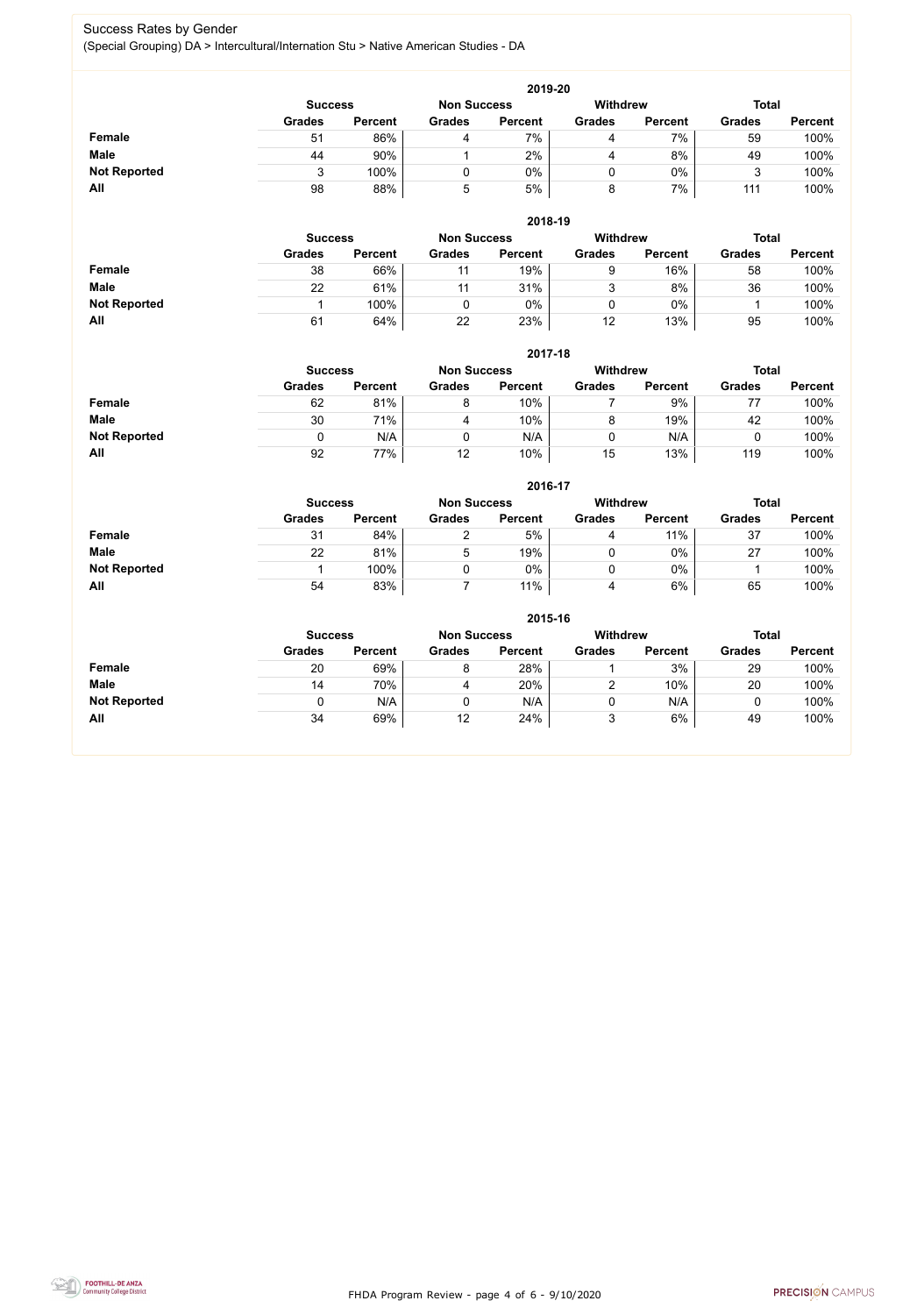FHDA Program Review - page 5 of 6 - 9/10/2020



#### Success Rates by Age (Special Grouping) DA > Intercultural/Internation Stu > Native American Studies - DA

|            |                |                    |               | 2019-20         |               |                |               |                |
|------------|----------------|--------------------|---------------|-----------------|---------------|----------------|---------------|----------------|
|            | <b>Success</b> | <b>Non Success</b> |               | <b>Withdrew</b> |               | <b>Total</b>   |               |                |
|            | <b>Grades</b>  | <b>Percent</b>     | <b>Grades</b> | <b>Percent</b>  | <b>Grades</b> | <b>Percent</b> | <b>Grades</b> | <b>Percent</b> |
| 19 or less | 28             | 93%                |               | 3%              |               | 3%             | 30            | 100%           |
| 20-24      | 50             | 98%                |               | 2%              | 0             | $0\%$          | 51            | 100%           |
| 25-39      | 16             | 64%                | 3             | 12%             | 6             | 24%            | 25            | 100%           |
| $40 +$     | 4              | 80%                | 0             | $0\%$           |               | 20%            | 5             | 100%           |
| All        | 98             | 88%                | 5             | 5%              | 8             | 7%             | 111           | 100%           |

|            |                |                    |               | 2018-19         |               |                |               |                |
|------------|----------------|--------------------|---------------|-----------------|---------------|----------------|---------------|----------------|
|            | <b>Success</b> | <b>Non Success</b> |               | <b>Withdrew</b> |               | <b>Total</b>   |               |                |
|            | <b>Grades</b>  | <b>Percent</b>     | <b>Grades</b> | <b>Percent</b>  | <b>Grades</b> | <b>Percent</b> | <b>Grades</b> | <b>Percent</b> |
| 19 or less | 9              | 56%                | 5             | 31%             | ⌒             | 13%            | 16            | 100%           |
| $20 - 24$  | 32             | 73%                | 6             | 14%             | 6             | 14%            | 44            | 100%           |
| 25-39      | 19             | 59%                | 10            | 31%             | 3             | 9%             | 32            | 100%           |
| $40 +$     |                | 33%                |               | 33%             |               | 33%            | 3             | 100%           |
| All        | 61             | 64%                | 22            | 23%             | 12            | 13%            | 95            | 100%           |

|            |                                      |                |               | 2017-18        |                 |                |               |                |
|------------|--------------------------------------|----------------|---------------|----------------|-----------------|----------------|---------------|----------------|
|            | <b>Non Success</b><br><b>Success</b> |                |               |                | <b>Withdrew</b> |                | <b>Total</b>  |                |
|            | <b>Grades</b>                        | <b>Percent</b> | <b>Grades</b> | <b>Percent</b> | <b>Grades</b>   | <b>Percent</b> | <b>Grades</b> | <b>Percent</b> |
| 19 or less | 22                                   | 92%            | 0             | 0%             |                 | 8%             | 24            | 100%           |
| $20 - 24$  | 47                                   | 73%            |               | 11%            | 10              | 16%            | 64            | 100%           |
| 25-39      | 19                                   | 73%            |               | 15%            | 3               | 12%            | 26            | 100%           |
| $40 +$     | 4                                    | 80%            |               | 20%            | 0               | $0\%$          | 5             | 100%           |
| All        | 92                                   | 77%            | 12            | 10%            | 15              | 13%            | 119           | 100%           |

|            |                |                    |               | 2016-17         |               |                |               |                |
|------------|----------------|--------------------|---------------|-----------------|---------------|----------------|---------------|----------------|
|            | <b>Success</b> | <b>Non Success</b> |               | <b>Withdrew</b> |               | <b>Total</b>   |               |                |
|            | <b>Grades</b>  | <b>Percent</b>     | <b>Grades</b> | <b>Percent</b>  | <b>Grades</b> | <b>Percent</b> | <b>Grades</b> | <b>Percent</b> |
| 19 or less | 21             | 91%                |               | 4%              |               | 4%             | 23            | 100%           |
| $20 - 24$  | 20             | 83%                | 4             | 17%             | 0             | $0\%$          | 24            | 100%           |
| 25-39      | 10             | 67%                | 2             | 13%             | 3             | 20%            | 15            | 100%           |
| $40 +$     | 3              | 100%               |               | 0%              | 0             | $0\%$          | 3             | 100%           |
| All        | 54             | 83%                |               | 11%             | 4             | 6%             | 65            | 100%           |

|            |                                      |                |               | 2015-16        |                 |                |               |                |
|------------|--------------------------------------|----------------|---------------|----------------|-----------------|----------------|---------------|----------------|
|            | <b>Non Success</b><br><b>Success</b> |                |               |                | <b>Withdrew</b> |                | <b>Total</b>  |                |
|            | <b>Grades</b>                        | <b>Percent</b> | <b>Grades</b> | <b>Percent</b> | <b>Grades</b>   | <b>Percent</b> | <b>Grades</b> | <b>Percent</b> |
| 19 or less | ხ                                    | 71%            |               | 14%            |                 | 14%            |               | 100%           |
| 20-24      | 14                                   | 64%            |               | 32%            |                 | 5%             | 22            | 100%           |
| 25-39      | 10                                   | 67%            | 4             | 27%            |                 | 7%             | 15            | 100%           |
| $40 +$     | $\mathbf b$                          | 100%           |               | $0\%$          |                 | 0%             | 5             | 100%           |
| <b>All</b> | 34                                   | 69%            | 12            | 24%            | 3               | 6%             | 49            | 100%           |